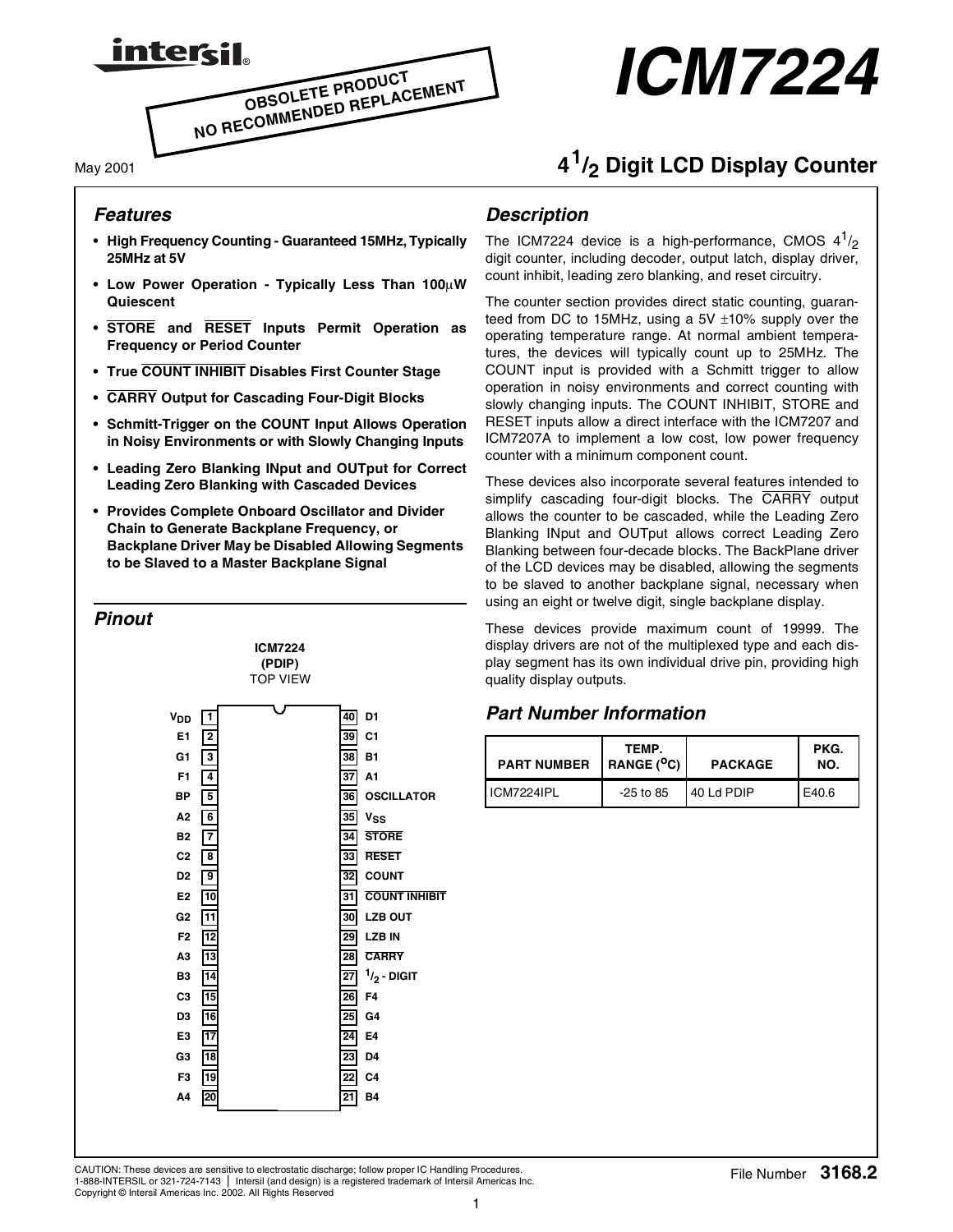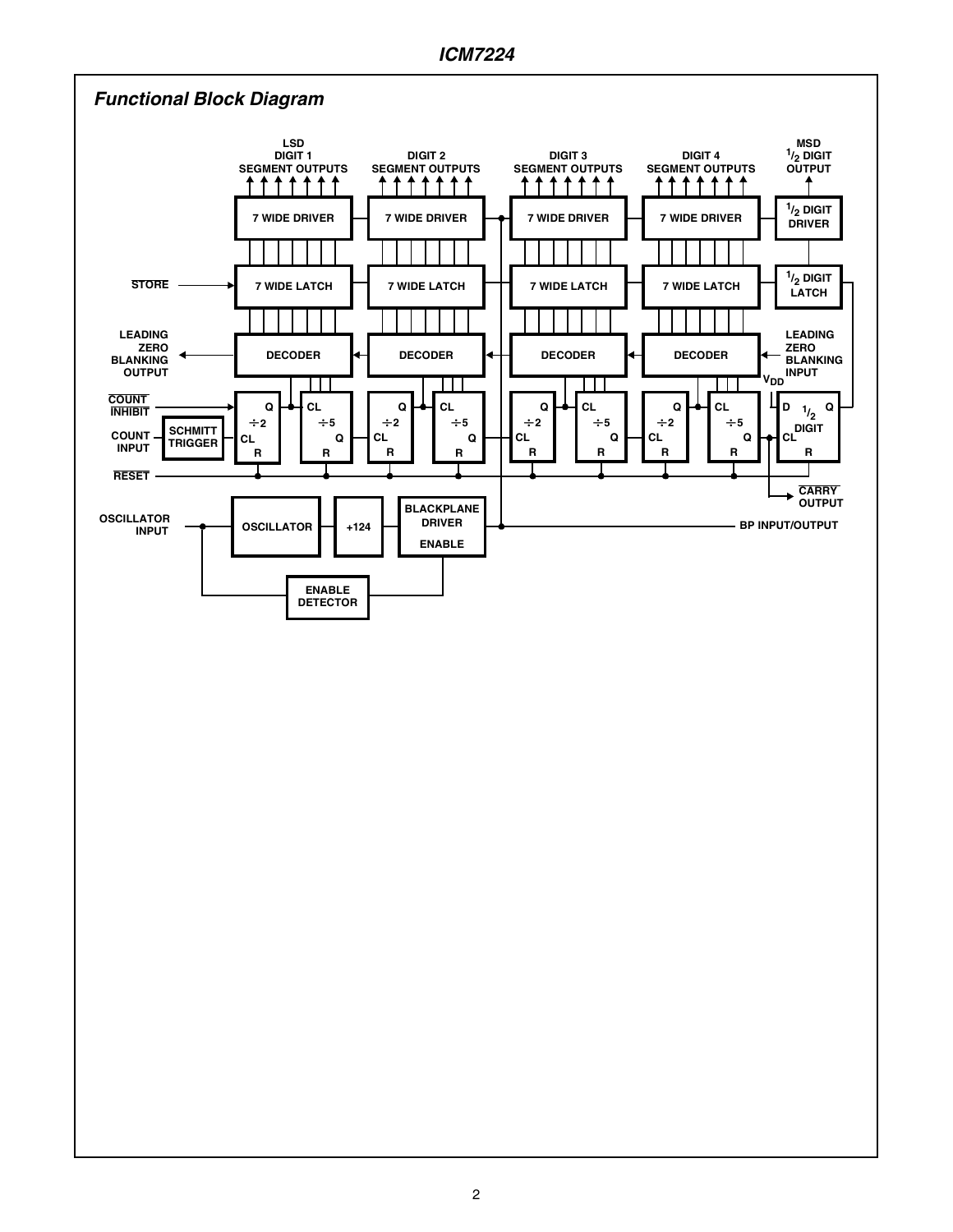#### Absolute Maximum Ratings **Thermal Information**

Supply Voltage (VDD - VSS). . . . . . . . . . . . . . . . . . . . . . . . . . . . 6.5V Input Voltage (Any Terminal) (Note 1)  $\ldots$  (V<sub>DD</sub> + 0.3V) to (V<sub>SS</sub> - 0.3V)

#### **Operating Conditions**

#### Temperature Range . . . . . . . . . . . . . . . . . . . . . . . . . . -25oC to 85oC

| Thermal Resistance (Typical, Note 2)            | $\theta$ <sub>JA</sub> ( <sup>o</sup> C/W) |
|-------------------------------------------------|--------------------------------------------|
| PDIP Package                                    | 50                                         |
| Maximum Junction Temperature150°C               |                                            |
| Maximum Storage Temperature Range 65°C to 150°C |                                            |
| Maximum Lead Temperature (Soldering, 10s) 300°C |                                            |

*CAUTION: Stresses above those listed in "Absolute Maximum Ratings" may cause permanent damage to the device. This is a stress only rating and operation of the device at these or any other conditions above those indicated in the operational sections of this specification is not implied.*

NOTES:

1. Due to the SCR structure inherent in the CMOS process, connecting any terminal to voltages greater than  $V_{DD}$  or less than  $V_{SS}$  may cause destructive device latchup. For this reason, it is recommended that no inputs from sources operating on a different power supply be applied to the device before its supply is established, and that in multiple supply systems, the supply to the ICM7224 be turned on first.

2.  $\theta$ <sub>JA</sub> is measured with the component mounted on an evaluation PC board in free air.

| <b>PARAMETER</b>                                                                                                      | <b>TEST CONDITIONS</b>                      | <b>MIN</b>               | <b>TYP</b>       | <b>MAX</b>     | <b>UNIT</b>  |
|-----------------------------------------------------------------------------------------------------------------------|---------------------------------------------|--------------------------|------------------|----------------|--------------|
| Operating Current, I <sub>DD</sub>                                                                                    | Test Circuit, Display Blank                 | $\blacksquare$           | 10 <sup>10</sup> | 50             | μA           |
| <b>Operating Supply Voltage Range</b><br>(V <sub>DD</sub> - V <sub>SS</sub> ), V <sub>SUPPLY</sub>                    |                                             | 3                        |                  | 6              | $\mathsf{V}$ |
| OSCILLATOR Input Current, IOSCI<br><b>Pin 36</b>                                                                      |                                             | $\blacksquare$           | $+2$             | ±10            | μA           |
| Segment Rise/Fall Time, tr, tf                                                                                        | $C_{\text{LOAD}} = 200pF$                   | $\blacksquare$           | 0.5              | $\blacksquare$ | μs           |
| BackPlane Rise/Fall Time, tr, tf<br>$C_{\text{LOAD}} = 5000pF$                                                        |                                             |                          | 1.5              | $\blacksquare$ | μs           |
| Oscillator Frequency, f <sub>OSC</sub><br>Pin 36 Floating                                                             |                                             | $\overline{\phantom{a}}$ | 19               | $\blacksquare$ | kHz          |
| Backplane Frequency, f <sub>RP</sub><br>Pin 36 Floating                                                               |                                             | $\blacksquare$           | 150              | $\overline{a}$ | <b>Hz</b>    |
| Input Pullup Currents, I <sub>P</sub>                                                                                 | Pins 29, 31, 33, 34, $V_{IN} = V_{DD} - 3V$ | $\blacksquare$           | 10               | $\blacksquare$ | μA           |
| Input High Voltage, V <sub>IH</sub>                                                                                   | Pins 29, 31, 33, 34                         | 3                        | $\blacksquare$   | $\overline{a}$ | $\mathsf{V}$ |
| Input Low Voltage, V <sub>II</sub><br>Pins 29, 31, 33, 34                                                             |                                             | $\blacksquare$           | $\overline{a}$   | 1              | $\vee$       |
| COUNT Input Threshold, V <sub>CT</sub>                                                                                |                                             | $\blacksquare$           | 2                | $\blacksquare$ | V            |
| COUNT Input Hysteresis, V <sub>CH</sub>                                                                               |                                             | $\blacksquare$           | 0.5              | $\overline{a}$ | $\mathsf{V}$ |
| CARRY Pin 28<br>Output High Current, IOH<br>Leading Zero Blanking OUT Pin 30<br>$V_{\text{OUT}} = V_{\text{DD}} - 3V$ |                                             | $-350$                   | $-500$           |                | μA           |
| CARRY Pin 28<br>Output Low Current, IOL<br>Leading Zero Blanking OUT Pin 30<br>$V_{\text{OUT}} = +3V$                 |                                             | 350                      | 500              |                | μA           |
| Count Frequency, f <sub>COUNT</sub>                                                                                   | $4.5V < V_{DD} < 6V$                        | $\Omega$                 | $\blacksquare$   | 15             | <b>MHz</b>   |
| STORE, RESET Minimum Pulse Width, ts, tr                                                                              |                                             | 3                        |                  |                | μs           |

#### **Electrical Specifications**  $V_{DD} = 5V$ ,  $V_{SS} = 0V$ ,  $T_A = 25^{\circ}C$ , Unless Otherwise Indicated

#### *Timing Waveforms*

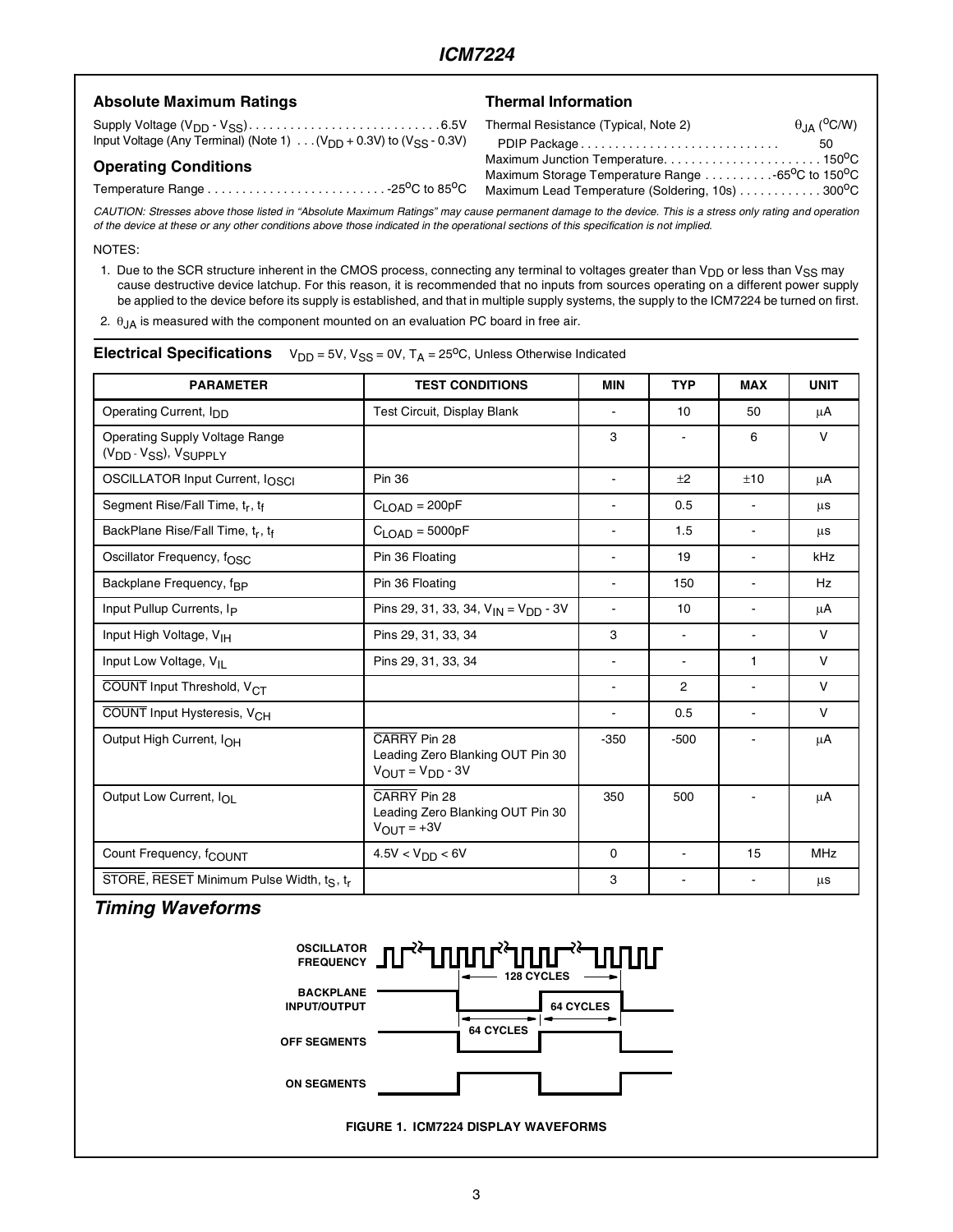











**FIGURE 3. BACKPLANE FREQUENCY AS A FUNCTION OF OSCILLATOR CAPACITOR COSC** 



**FIGURE 5. SUPPLY CURRENT AS A FUNCTION OF COUNT FREQUENCY**

| <b>TERMINAL</b> | <b>INPUT</b>          | <b>VOLTAGE</b>              | <b>FUNCTION</b>               |
|-----------------|-----------------------|-----------------------------|-------------------------------|
| 29              | Leading Zero Blanking | V <sub>DD</sub> or Floating | Leading Zero Blanking Enabled |
|                 | <b>INput</b>          | V <sub>SS</sub>             | Leading Zeroes Displayed      |
| 31              | <b>COUNT INHIBIT</b>  | V <sub>DD</sub> or Floating | <b>Counter Enabled</b>        |
|                 |                       | $V_{SS}$                    | <b>Counter Disabled</b>       |
| 33              | <b>RESET</b>          | V <sub>DD</sub> or Floating | Inactive                      |
|                 |                       | $V_{SS}$                    | Counter Reset to 0000         |
| 34              | <b>STORE</b>          | V <sub>DD</sub> or Floating | Output Latches not Updated    |
|                 |                       | V <sub>SS</sub>             | Output Latches Updated        |

**TABLE 1. CONTROL INPUT DEFINITIONS**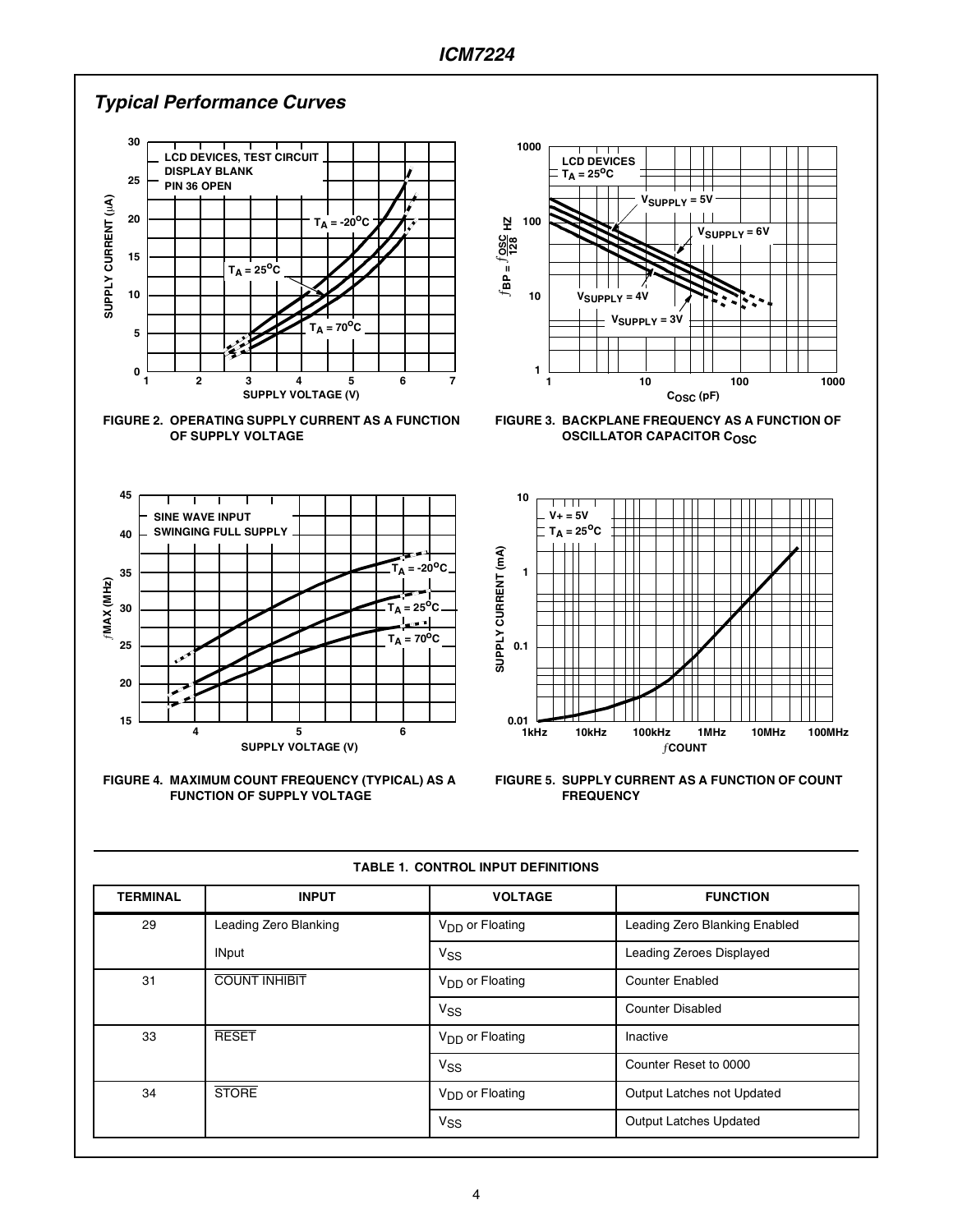### *Control Input Definitions*

In Table 1,  $V_{DD}$  and  $V_{SS}$  are considered to be normal operating input logic levels. Actual input low and high levels are specified in the Operating Characteristics. For lowest power consumption, input signals should swing over the full supply.

#### *Detailed Description*

The ICM7224 provides outputs suitable for driving conventional  $4^{1}/_{2}$  digit by seven segment LCD displays. It includes 29 individual segment drivers, a backplane driver, and a selfcontained oscillator and divider chain to generate the backplane frequency (See Functional Block Diagram).

The segment and backplane drivers each consist of a CMOS inverter, with the N-Channel and P-Channel devices ratioed to provide identical on resistances, and thus equal rise and fall times. This eliminates any DC component which could arise from differing rise and fall times, and ensures maximum display life.

The backplane output can be disabled by connecting the OSCILLATOR input (pin 36) to  $V_{SS}$ . This synchronizes the 29 segment outputs directly with a signal input at the BP terminal (pin 5) and allows cascading of several slave devices to the backplane output of one master device. The backplane may also be derived from an external source. This allows the use of displays with characters in multiples of four and a single backplane. A slave device will represent a load of approximately 200pF (comparable to one additional segment). The limitation on the number of devices that can be slaved to one master device backplane driver is the additional load represented by the larger backplane of displays of more than four digits, and the effect of that load on the backplane rise and fall times. A good rule of thumb to observe in order to minimize power consumption, is to keep the rise and fall times less than about 5 microseconds. The backplane driver of one device should handle the back-plane to a display of 16 one-half-inch characters without the rise and fall times exceeding 5µs (i.e., 3 slave devices and the display backplane driven by a fourth master device). It is recommended that if more than four devices are to be slaved together, that the backplane signal be derived externally and all the lCM7224 devices be slaved to it.

This external backplane signal should be capable of driving very large capacitive loads with short (1-2µs) rise and fall times. The maximum frequency for a backplane signal should be about 150Hz, although this may be too fast for optimum display response at lower display temperatures, depending on the display used.

The onboard oscillator is designed to free run at approximately 19kHz, at microampere power levels. The oscillator frequency is divided by 126 to provide the backplane frequency, which will be approximately 150Hz with the oscillator free-running. The oscillator frequency may be reduced by connecting an external capacitor between the OSCillator terminal (pin 36) and  $V_{DD}$ ; see the plot of oscillator/back-plane frequency in "Typical Performance Curves" for detailed information.

The oscillator may also be overdriven if desired, although care must be taken to insure that the backplane driver is not disabled during the negative portion of the overdriving signal (which could cause a DC component to the display). This can be done by driving the OSCILLATOR input between the positive supply and a level out of the range where the backplane disable is sensed, about one fifth of the supply voltage above the negative supply. Another technique for overdriving the oscillator (with a signal swinging the full supply) is to skew the duty cycle of the overdriving signal such that the negative portion has a duration shorter than about one microsecond. The backplane disable sensing circuit will not respond to signals of this duration.

#### *Counter Section*

The lCM7224 implements a four-digit ripple carry resettable counter, including a Schmitt trigger on the COUNT input and a CARRY output. Also included is an extra D-type flip-flop, clocked by the CARRY signal which controls the half-digit segment driver. This output driver can be used as either a true half-digit or as an overflow indicator. The counter will increment on the negative-going edge of the signal at the COUNT input, while the CARRY output provides a negativegoing edge following the count which increments the counter from 9999 to 10000. Once the half-digit flip-flop has been clocked, it can only be reset (with the rest of the counter) by a negative level at the RESET terminal, pin 33. However, the four decades will continue to count in a normal fashion after the half-digit is set, and subsequent CARRY outputs will not be affected.

A negative level at the COUNT INHIBIT input disables the first divide-by-two in the counter chain without affecting its clock. This provides a true inhibit, not sensitive to the state of the COUNT input, which prevents false counts that can result from using a normal logic gate to prevent counting.

Each decade of the counter directly drives a four-to-seven segment decoder which develops the required output data. The output data is latched at the driver. When the STORE pin is low, these latches are updated, and when it is high or floating, the latches hold their contents.

The decoders also include zero detect and blanking logic to provide leading zero blanking. When the Leading Zero Blanking INput is floating or at a positive level, this circuitry is enabled and the device will blank leading zeroes. When it is low, or the half-digit is set, leading zero blanking is inhibited, and zeroes in the four digits will be displayed. The Leading Zero Blanking OUTput is provided to allow cascaded devices to blank leading zeroes correctly. This output will assume a positive level only when all four digits are blanked; this can only occur when the Leading Zero Blanking INput is at a positive level and the half-digit is not set.

For example, in an eight-decade counter with overflow using two lCM7224 devices, the Leading Zero Blanking OUTput of the high order digit would be connected to the Leading Zero Blanking INput of the low order digit device. This will assure correct leading zero blanking for all eight digits.

The STORE, RESET, COUNT INHIBIT, and Leading Zero Blanking INputs are provided with pullup devices, so that they may be left open when a positive level is desired. The CARRY and Leading Zero Blanking OUTputs are suitable for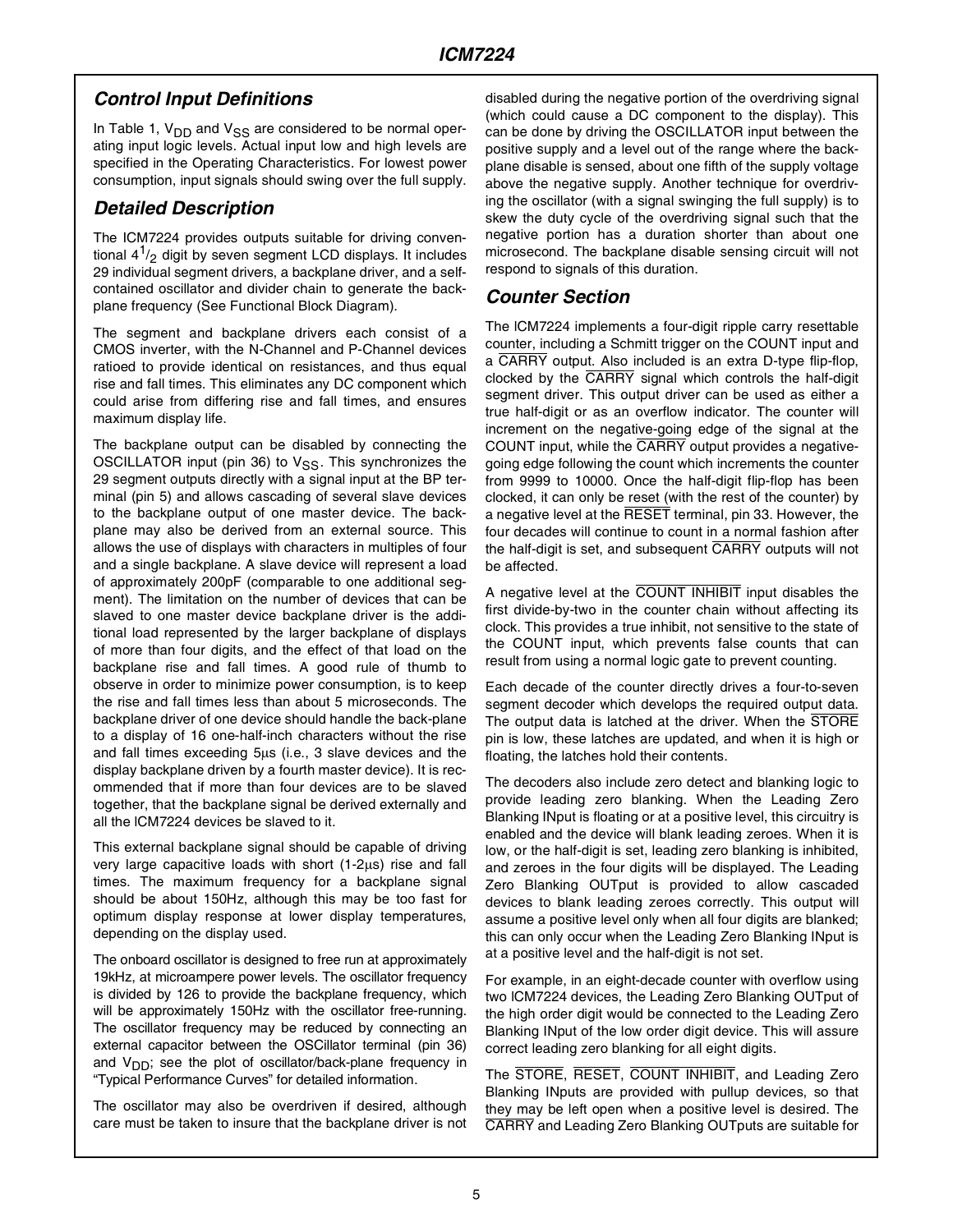interfacing to CMOS logic in general, and are specifically designed to allow cascading of the devices in four-digit blocks.

### *Applications*

Figure 8 shows an 8-digit precision frequency counter. The circuit uses two ICM7224s cascaded to provide an 8-digit display. Backplane output of the second device is disabled and is driven by the first device. The  $\frac{1}{2}$  digit output of the second device is used for overflow indication. The input signal is fed to the first device and the COUNT input of the second is driven by the CARRY output of the first. Notice that leading zero blanking is controlled on the second device and the LZB OUT of the second one is tied to LZB IN of the first one. An ICM7207A device is used as a timebase generator and frequency counter controller. It generates count window, store and reset signals which are directly compatible with ICM7224 inputs (notice the need for an inverter at COUNT INHIBIT input). The ICM7207A provides two count window signals (1s and 0.1s gating) for displaying frequencies in Hz or tens of Hz (x10Hz).





ハフココリ らこらて **(BLANK)**

**FIGURE 7. SEGMENT ASSIGNMENT AND DISPLAY FONT**